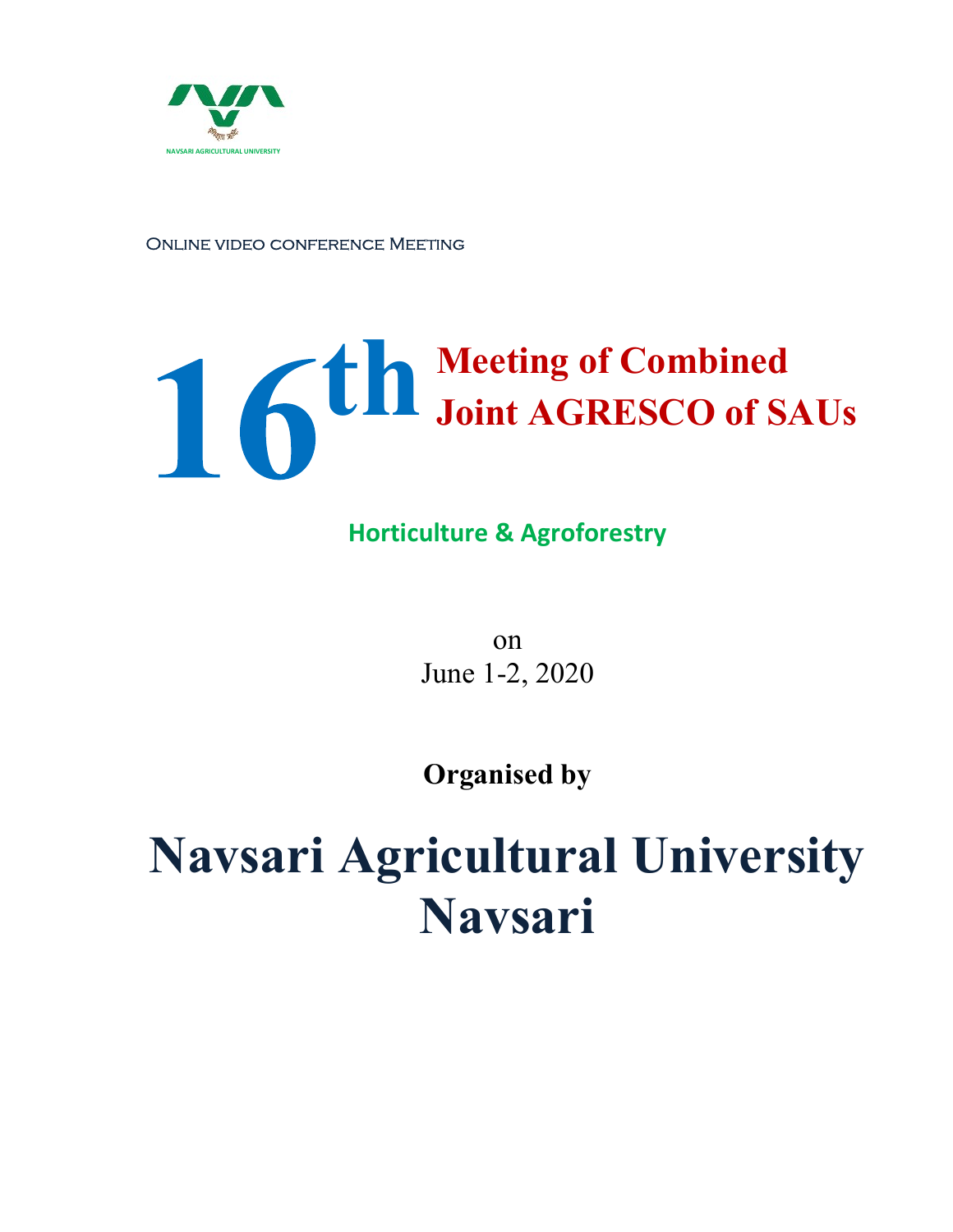### 16<sup>th</sup> Combined Joint AGRESCO of SAUs

#### (June 1-2, 2020)

**Date:**  $1 \& 2-06-2020$  Time: 09.00 hrs onwards

Venue: IT Cell Conference Hall, NAU, Navsari

| <b>Inauguration: 09.00 to 9.15 hrs</b>                                              |                                                                                                                             |                |                                                                                |             |  |  |  |
|-------------------------------------------------------------------------------------|-----------------------------------------------------------------------------------------------------------------------------|----------------|--------------------------------------------------------------------------------|-------------|--|--|--|
| <b>Welcome address</b><br>: Dr. S. R. Chaudhary, Hon. Vice Chancellor, NAU, Navsari |                                                                                                                             |                |                                                                                |             |  |  |  |
| : Dr. H.C. Patel, Principal & Dean, CoH, AAU, Anand<br><b>Address by chairman</b>   |                                                                                                                             |                |                                                                                |             |  |  |  |
|                                                                                     |                                                                                                                             |                |                                                                                |             |  |  |  |
| <b>Technical Session (New Technical Program): 09.15 to 17.00 hrs</b>                |                                                                                                                             |                |                                                                                |             |  |  |  |
|                                                                                     |                                                                                                                             |                |                                                                                |             |  |  |  |
| <b>Chairman</b>                                                                     |                                                                                                                             | $\ddot{\cdot}$ | Dr. H.C. Patel, Principal & Dean, CoH, AAU, Anand                              |             |  |  |  |
| Co-chairman                                                                         |                                                                                                                             | $\ddot{\cdot}$ | Dr. T. R. Ahlawat, ADR, NAU, Navsari                                           |             |  |  |  |
|                                                                                     |                                                                                                                             |                | Dr. Piyush Verma, Associate Professor, SDAU, S.K. Nagar                        |             |  |  |  |
| <b>Rapporteurs</b>                                                                  |                                                                                                                             | $\ddot{\cdot}$ | 1) Dr. M. J. Patel, AAU, Anand                                                 |             |  |  |  |
|                                                                                     |                                                                                                                             |                | 2) Dr. S. N. Saravaiya, NAU, Navsari                                           |             |  |  |  |
| <b>Statistician</b>                                                                 |                                                                                                                             | :              | Prof. H. N. Chhatrola, NAU, Navsari                                            |             |  |  |  |
|                                                                                     |                                                                                                                             |                | <b>Technical session</b>                                                       |             |  |  |  |
|                                                                                     |                                                                                                                             |                | Dr. D. K. Varu, JAU, Junagadh (Total 5 programmes) (09.15 to 10.00 hrs)        |             |  |  |  |
| $\mathbf{1}$                                                                        |                                                                                                                             |                | Effect of climatic parameters on D X T coconut variety in various locations of | 09.15-9.20  |  |  |  |
|                                                                                     | Saurashtra region (Filler Trial)                                                                                            |                |                                                                                |             |  |  |  |
| $\overline{2}$                                                                      | Effect of climatic parameters on Dwarf Green coconut variety in various locations of<br>Saurashtra region (Filler Trial)    |                | 09.20-09.25                                                                    |             |  |  |  |
| $\overline{3}$                                                                      | Malformation incidence in mango cv. Kesar in Saurashtra region                                                              |                | 09.25-09.30                                                                    |             |  |  |  |
| $\overline{4}$                                                                      | Effect of different drying techniques with use of various media for drying of flower of                                     |                |                                                                                | 09.30-09.35 |  |  |  |
|                                                                                     | forest trees (Butea monosperma, Delonix regia & Cassia fistula)                                                             |                |                                                                                |             |  |  |  |
| 5                                                                                   | Response of different rootsocks under saline irrigation condition in tomato<br>09.35-09.40                                  |                |                                                                                |             |  |  |  |
| Dr. M. J. Patel, AAU, Anand (5 programmes) (10.00 to 10.30 hrs)                     |                                                                                                                             |                |                                                                                |             |  |  |  |
| $\mathbf{1}$                                                                        | Effect of integrated nutrient management on growth and yield of potato (Solanum<br>10.00-10.05                              |                |                                                                                |             |  |  |  |
|                                                                                     | tuberosum L.)                                                                                                               |                |                                                                                |             |  |  |  |
| $\overline{2}$                                                                      | Evaluation of nutrient management modules in okra + cowpea - cabbage + fenugreek<br>$10.05 - 10.10$<br>intercropping system |                |                                                                                |             |  |  |  |
| $\mathfrak{Z}$                                                                      | Effect of N, P and K application on yield and quality of watermelon<br>10.10-10.15                                          |                |                                                                                |             |  |  |  |
| $\overline{4}$                                                                      | Effect of bio-stimulants on growth and yield of onion (Allium cepa L.)<br>10.15-10.20<br>under middle                       |                |                                                                                |             |  |  |  |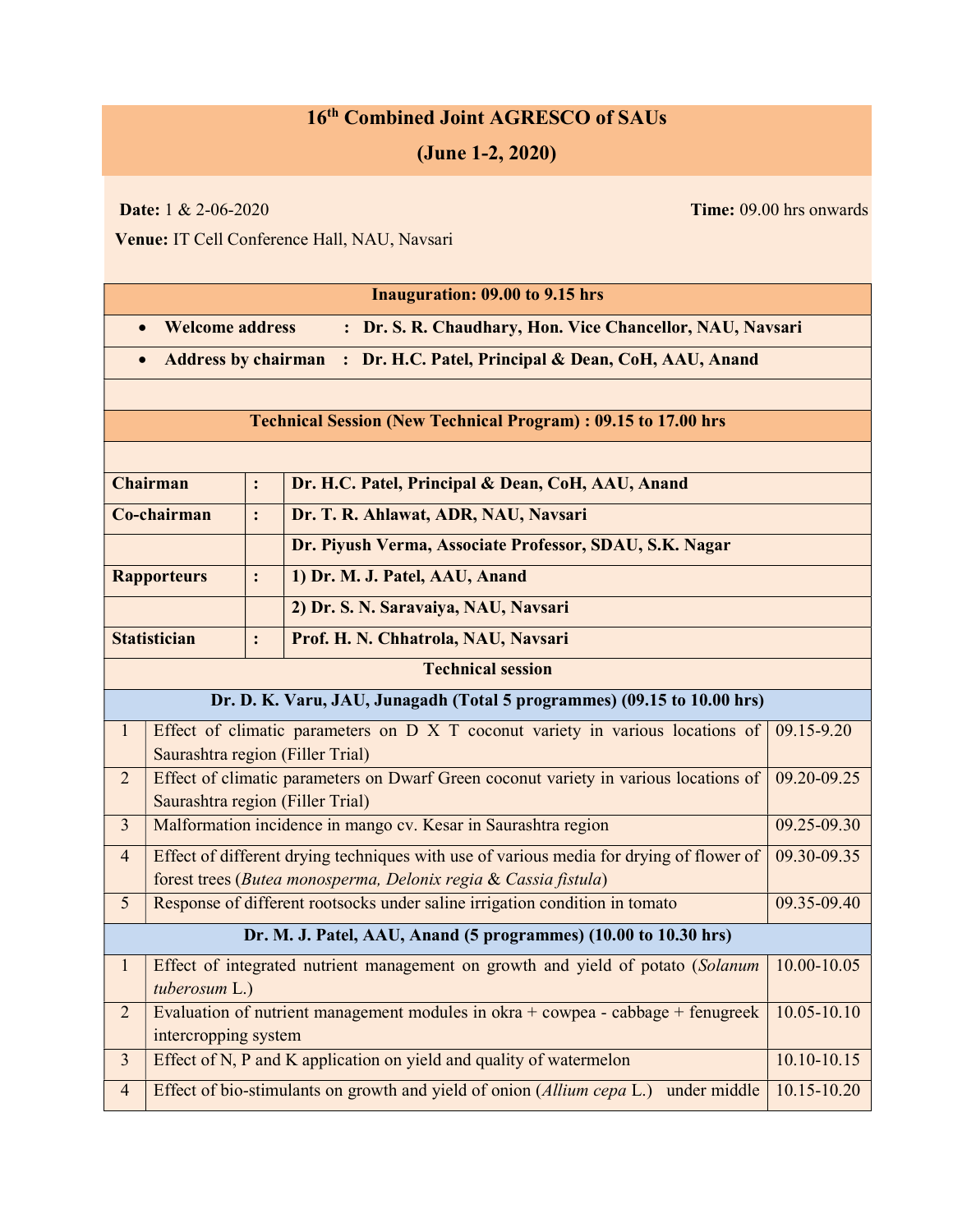|                 | Gujarat                                                                                                          |                 |  |  |  |  |  |  |  |
|-----------------|------------------------------------------------------------------------------------------------------------------|-----------------|--|--|--|--|--|--|--|
| $5\overline{)}$ | Effect of different rate and frequency of foliar application of zinc on growth, yield                            |                 |  |  |  |  |  |  |  |
|                 | and quality of tomato                                                                                            |                 |  |  |  |  |  |  |  |
|                 | Dr. D.R. Bhanderi & Dr. R.P. Gunaga, NAU, Navsari (32 programmes) (10.30 to 15.10 hrs)                           |                 |  |  |  |  |  |  |  |
| $\mathbf{1}$    | Effect of weather parameters on flowering and fruiting of HDP mango under South<br>Gujarat condition             |                 |  |  |  |  |  |  |  |
| $\overline{2}$  | Phytochemical screening and determination of antioxidant activity of different mango<br>cultivars                |                 |  |  |  |  |  |  |  |
| $\mathfrak{Z}$  | Evaluation of guava cultivars under South Gujarat conditions                                                     |                 |  |  |  |  |  |  |  |
| $\overline{4}$  | Effect of different growing media on germination and growth of mango seedling                                    |                 |  |  |  |  |  |  |  |
| 5               | Compare the effect of different organic inputs in banana                                                         |                 |  |  |  |  |  |  |  |
| 6               | Revalidation of recommended dose of N and K fertilizer in mango cv. Kesar                                        |                 |  |  |  |  |  |  |  |
| $\overline{7}$  | MLT (II) for mango hybrids                                                                                       |                 |  |  |  |  |  |  |  |
| 8               | Flower and fruit regulation in Alphonso mango                                                                    |                 |  |  |  |  |  |  |  |
| 9               | Performance of okra varieties in different crop geometry under polyhouse conditions<br>during winter season      | $11.10 - 11.15$ |  |  |  |  |  |  |  |
| 10              | Evaluation of bush type french bean varieties under polyhouse conditions                                         | $11.15 - 11.20$ |  |  |  |  |  |  |  |
| 11              | Evaluation of pole type french bean varieties under polyhouse conditions                                         | 11.20-11.25     |  |  |  |  |  |  |  |
| 12              | Evaluation of cherry tomato varieties under polyhouse conditions.                                                |                 |  |  |  |  |  |  |  |
| 13              | Filler trial on Evaluation of broccoli varieties during rainy season under polyhouse<br>conditions               |                 |  |  |  |  |  |  |  |
| 14              | Filler trial on Evaluation of garden pea (early) varieties during rainy season under<br>polyhouse conditions     |                 |  |  |  |  |  |  |  |
| 15              | Evaluation of Low Cost Natural Farming in cauliflower under south Gujarat condition                              |                 |  |  |  |  |  |  |  |
| 16              | Response of Brinjal (GNRB-1) to foliar application of Novel Organic Liquid<br><b>Nutrient and Micronutirents</b> |                 |  |  |  |  |  |  |  |
| 17              | Effect of different spacing and NAA on growth and yield of summer Okra                                           | 11.50-11.55     |  |  |  |  |  |  |  |
| 18              | Response of Tomato (GT-7) to foliar application of Novel Organic Liquid Nutrient<br>and Micronutirents.          |                 |  |  |  |  |  |  |  |
|                 | (Lunch Break 12.00 to 14.00 hrs)                                                                                 |                 |  |  |  |  |  |  |  |
| 19              | Influence of sett size and spacing on growth and yield of greater yam (Dioscorea<br>alata L.)                    | 14.00-14.05     |  |  |  |  |  |  |  |
| 20              | Standardization of growing media for Brinjal and Tomato on roof top condition                                    | 14.05-14.10     |  |  |  |  |  |  |  |
| 21              | Effect of different potting media on gerbera cultivation in polyhouse                                            |                 |  |  |  |  |  |  |  |
| 22              | Evaluation of ferns in different growing media under benching system in orchid<br>(Dendrobium) polyhouse         |                 |  |  |  |  |  |  |  |
| 23              | Evaluation of Sansevieria germplasm as potted ornamental                                                         |                 |  |  |  |  |  |  |  |
| 24              | Standardization of Grafting Technique in Moon Cactus                                                             | 14.25-14.30     |  |  |  |  |  |  |  |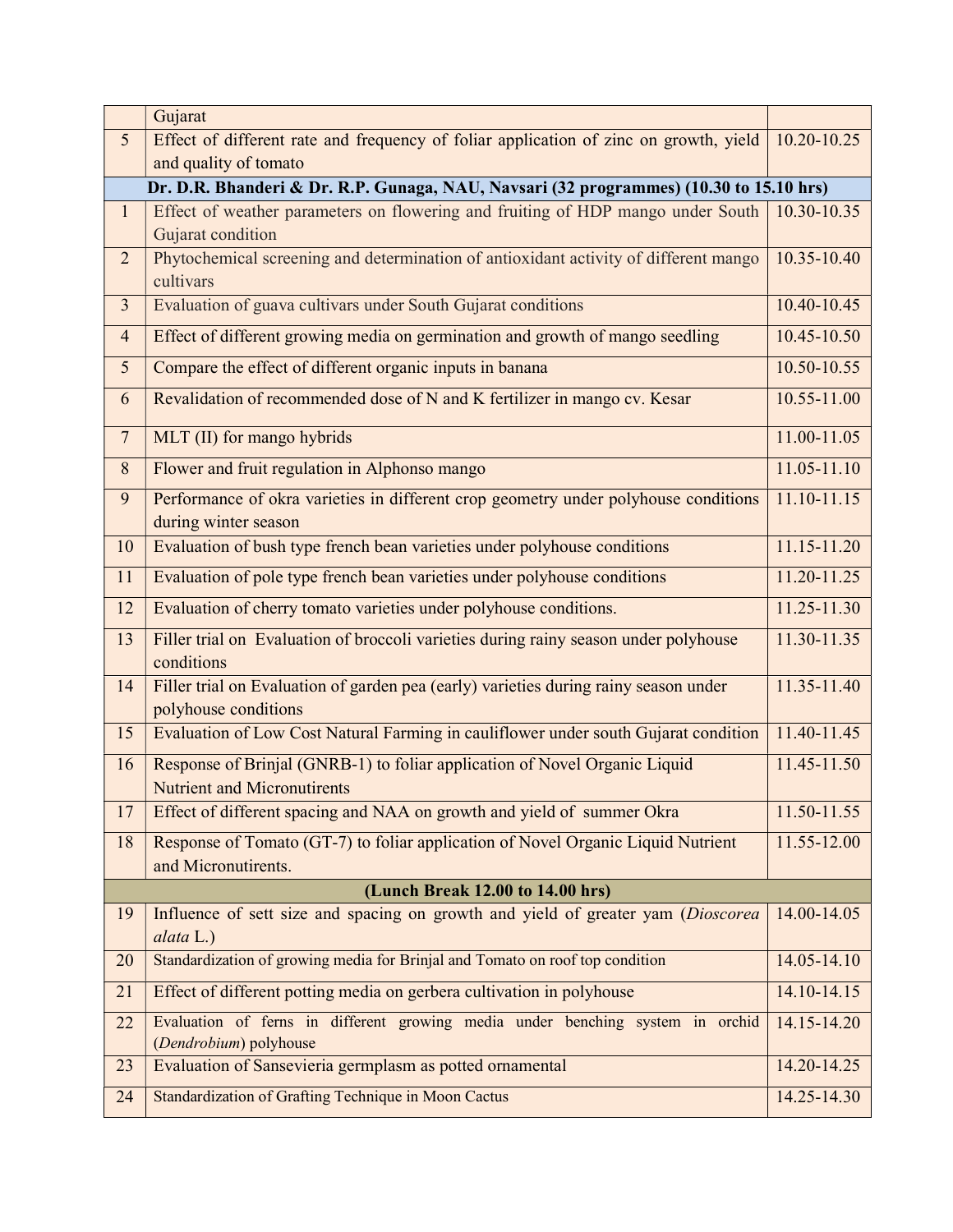| 25                                    | Influence of pre-sowing treatments on germination and early growth in Bauhinia<br>malabarica Roxb.                                                               |                 |  |  |  |  |  |
|---------------------------------------|------------------------------------------------------------------------------------------------------------------------------------------------------------------|-----------------|--|--|--|--|--|
| 26                                    | Assessment of Pre-sowing treatments on seed germination and seedling vigour in                                                                                   |                 |  |  |  |  |  |
|                                       | Milliusa tomentosa (Roxb.) J. Sinclair                                                                                                                           | 14.40-14.45     |  |  |  |  |  |
| 27                                    | Effect of wind break (Casuarina equisetifolia L.) on productivity of paddy in South<br>Gujarat                                                                   |                 |  |  |  |  |  |
| 28                                    | Influence of IBA on rooting of branch cuttings of Swietenia macrophyla King. and S.                                                                              |                 |  |  |  |  |  |
|                                       | mahagoni (L.) Jacq.                                                                                                                                              |                 |  |  |  |  |  |
| 29                                    | Studies on physico-anatomical and chemical properties of Candidate Plus Trees<br>(CPTs) of <i>Melia dubia</i> Cav. for pulp and paper quality from South Gujarat |                 |  |  |  |  |  |
| 30                                    | Removal of heavy metal ions from aqueous solutions by Bamboo wastes                                                                                              |                 |  |  |  |  |  |
|                                       | 14.55-15.00<br>15.00-15.05                                                                                                                                       |                 |  |  |  |  |  |
| 31                                    | Biodiversity of Navsari city & its surroundings                                                                                                                  |                 |  |  |  |  |  |
| 32                                    | Human-Leopard Conflict zone grading in South Gujarat<br>15.05-15.10                                                                                              |                 |  |  |  |  |  |
|                                       | Dr. P.C. Joshi, SDAU, S.K. Nagar (13 programmes) (15.30 to 16.35 hrs)                                                                                            |                 |  |  |  |  |  |
| $\mathbf{1}$                          | Effect of growth regulators on germination and growth of Acid Lime (Citrus<br><i>aurantifolia</i> Swingle.) seedlings.                                           | 15.30-15.35     |  |  |  |  |  |
| $\overline{2}$                        | Standardization of holding solutions for improving keeping quality of cut spikes of                                                                              | 15.35-15.40     |  |  |  |  |  |
|                                       | gladiolus.                                                                                                                                                       |                 |  |  |  |  |  |
| $\overline{3}$                        | Study of fertigation on growth, yield and quality of Acid Lime (Citrus aurantifolia<br>Swingle).                                                                 |                 |  |  |  |  |  |
| $\overline{4}$                        | Study of fertigation in mango                                                                                                                                    | 15.45-15.50     |  |  |  |  |  |
| $5\overline{)}$                       | Effect of different plant growth regulators on growth and flowering of bitter gourd                                                                              | 15.50-15.55     |  |  |  |  |  |
|                                       | (Mimordica charantia L.)                                                                                                                                         |                 |  |  |  |  |  |
| 6                                     | Effect of different media on germination and growth of 'Desert Rose' (Adenium<br>obesum)                                                                         |                 |  |  |  |  |  |
| $7\overline{ }$                       | Effect of media and seed treatments on germination, growth and survivability of                                                                                  |                 |  |  |  |  |  |
|                                       | phalsa (Grewia subinaequalis DC.)                                                                                                                                |                 |  |  |  |  |  |
| $8\,$                                 | Effect of different bio fertilizers and micro nutrients on growth, yield and quality of<br>rejuvenated guava plants                                              | $16.05 - 16.10$ |  |  |  |  |  |
| 9                                     | Study on Melia dubia based Agrisilviculture system under North Gujarat conditions.                                                                               | 16.10-16.15     |  |  |  |  |  |
| 10                                    | Effect of nitrogen, phosphorus and potassium on Pomegranate                                                                                                      | 16.15-16.20     |  |  |  |  |  |
| 11                                    | Effect of different media on muskmelon seedling in plug tray                                                                                                     | $16.20 - 16.25$ |  |  |  |  |  |
| 12                                    | Effect of different media on watermelon seedling in plug tray                                                                                                    | 16.25-16.30     |  |  |  |  |  |
| 13                                    | Effect of different media on bottle gourd seedling in plug tray                                                                                                  | 16.30-16.35     |  |  |  |  |  |
| Plenary Session (16.45 to 17.00 hrs)  |                                                                                                                                                                  |                 |  |  |  |  |  |
| <b>Concluding remarks by Chairman</b> |                                                                                                                                                                  |                 |  |  |  |  |  |
| Vote of thanks by Dr. D.R. Bhanderi   |                                                                                                                                                                  |                 |  |  |  |  |  |

Note:- If needed, the meeting will continue next day (i.e. 2/6/2020, 9.30 hrs)